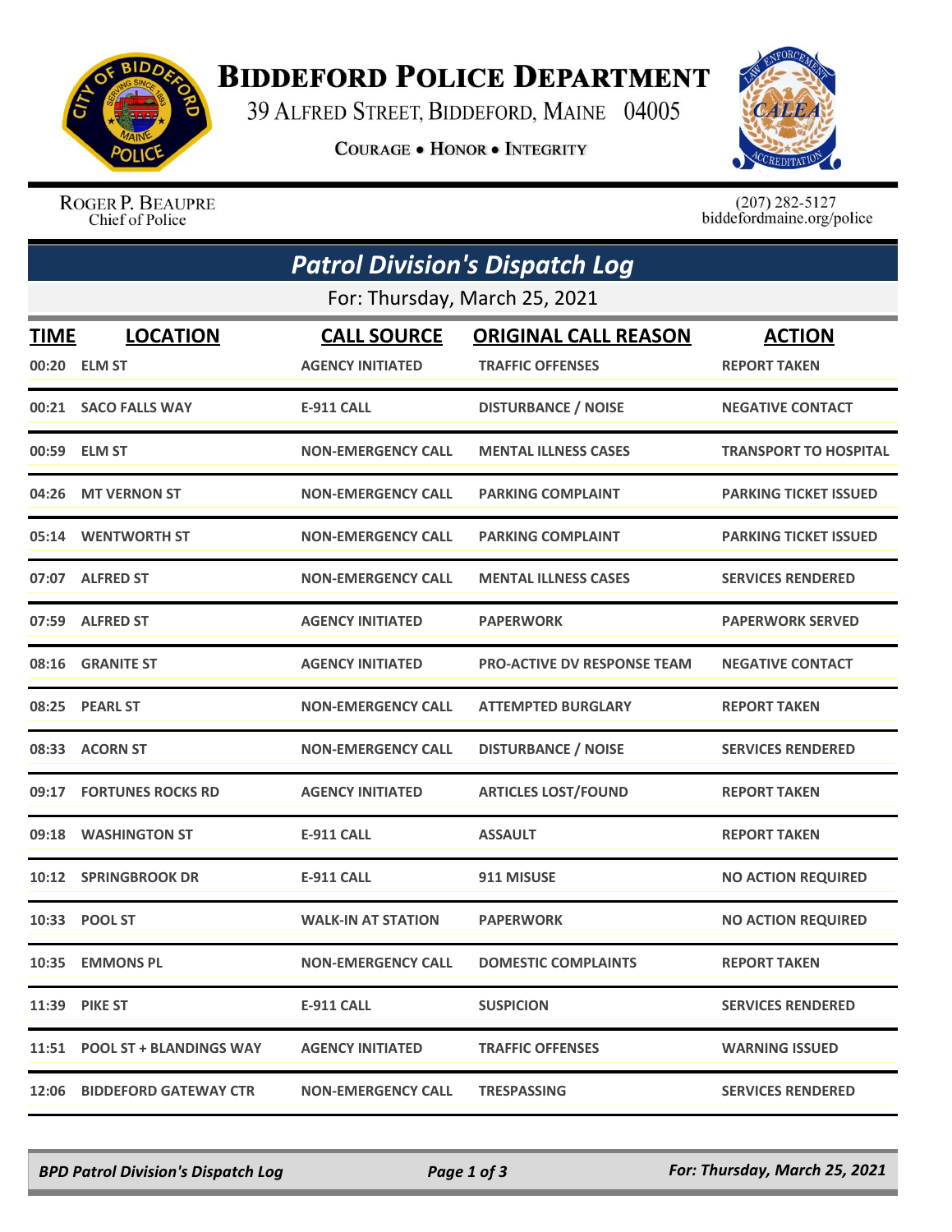| <b>TIME</b> | <b>LOCATION</b><br>12:55 LESSARD AVE                                                                                                    | <b>CALL SOURCE</b><br><b>OTHER</b> | <b>ORIGINAL CALL REASON</b><br><b>SEX OFFENDER REGISTRATION</b>                 | <b>ACTION</b><br><b>SERVICES RENDERED</b> |
|-------------|-----------------------------------------------------------------------------------------------------------------------------------------|------------------------------------|---------------------------------------------------------------------------------|-------------------------------------------|
|             | 13:20 SUMMER ST                                                                                                                         | <b>AGENCY INITIATED</b>            | <b>DOMESTIC COMPLAINTS</b>                                                      | <b>REPORT TAKEN</b>                       |
|             | 13:29 RATHIER ST                                                                                                                        | <b>AGENCY INITIATED</b>            | <b>ANIMAL COMPLAINT</b>                                                         | <b>WARNING ISSUED</b>                     |
|             | 13:37 ALFRED ST                                                                                                                         | <b>NON-EMERGENCY CALL</b>          | <b>THEFT</b>                                                                    | <b>SERVICES RENDERED</b>                  |
|             | 13:41 HUTCHINS DR                                                                                                                       | <b>NON-EMERGENCY CALL</b>          | <b>ASSIST OTHER AGENCY</b>                                                      | <b>SERVICES RENDERED</b>                  |
|             | 13:53 OCEAN AVE + LESTER B ORCUTT                                                                                                       | <b>NON-EMERGENCY CALL</b>          | <b>SUSPICION</b>                                                                | <b>REPORT TAKEN</b>                       |
|             | 14:38 POOL ST                                                                                                                           | <b>NON-EMERGENCY CALL</b>          | <b>SUSPICION</b>                                                                | <b>SERVICES RENDERED</b>                  |
|             | 14:44 HILL ST                                                                                                                           | <b>E-911 CALL</b>                  | <b>CRIMINAL MISCHIEF</b>                                                        | <b>NEGATIVE CONTACT</b>                   |
|             | 14:50 POOL ST                                                                                                                           | <b>WALK-IN AT STATION</b>          | <b>PAPERWORK</b>                                                                | <b>SERVICES RENDERED</b>                  |
|             | 14:52 CENTER ST                                                                                                                         | <b>E-911 CALL</b>                  | <b>MEDICAL W/ ASSIST</b>                                                        | <b>TRANSPORT TO HOSPITAL</b>              |
|             | 16:40 ELM ST                                                                                                                            | <b>AGENCY INITIATED</b>            | <b>TRAFFIC OFFENSES</b>                                                         | <b>WARNING ISSUED</b>                     |
|             | 17:10 ELM ST                                                                                                                            | <b>NON-EMERGENCY CALL</b>          | <b>ANIMAL COMPLAINT</b>                                                         | <b>DISPATCH HANDLED</b>                   |
|             | 17:16 ALFRED ST + DENTAL AVE<br>OFFENDER: JENNIFER L KING  AGE: 51  RESIDENT OF: SACO, ME<br><b>CHARGE: FAILURE TO REGISTER VEHICLE</b> | <b>AGENCY INITIATED</b>            | <b>TRAFFIC OFFENSES</b>                                                         | <b>SUMMONS ISSUED</b>                     |
|             | 17:24 ALFRED ST                                                                                                                         | <b>AGENCY INITIATED</b>            | <b>TRAFFIC OFFENSES</b>                                                         | <b>WARNING ISSUED</b>                     |
|             | 17:41 POOL ST                                                                                                                           | <b>E-911 CALL</b>                  | 911 MISUSE                                                                      | <b>DISPATCH HANDLED</b>                   |
|             | 17:58 HILLS BEACH RD<br><b>CHARGE: ASSAULT</b>                                                                                          | <b>WALK-IN AT STATION</b>          | <b>ASSAULT</b><br>OFFENDER: DUSTIN D TRIPP  AGE: 22  RESIDENT OF: BIDDEFORD, ME | <b>SUMMONS ISSUED</b>                     |
|             | 18:04 ADAMS ST                                                                                                                          | <b>E-911 CALL</b>                  | <b>SUSPICION</b>                                                                | <b>SERVICES RENDERED</b>                  |
|             | 18:18 ALFRED ST + MAINE TPKE                                                                                                            | <b>NON-EMERGENCY CALL</b>          | <b>ROAD HAZARD</b>                                                              | <b>SERVICES RENDERED</b>                  |
|             | 18:20 HARDING ST + GERTRUDE AVE                                                                                                         | <b>AGENCY INITIATED</b>            | <b>PARKING COMPLAINT</b>                                                        | <b>SERVICES RENDERED</b>                  |
|             | 18:24 SUMMER ST                                                                                                                         | <b>NON-EMERGENCY CALL</b>          | <b>TRESPASSING</b>                                                              | <b>NEGATIVE CONTACT</b>                   |
|             | 18:46 ADAMS ST                                                                                                                          | <b>NON-EMERGENCY CALL</b>          | <b>DRUNKENNESS</b>                                                              | <b>WARNING ISSUED</b>                     |
|             | 18:48 POOL ST                                                                                                                           | <b>AGENCY INITIATED</b>            | <b>PAPERWORK</b>                                                                | <b>PAPERWORK SERVED</b>                   |
|             | 19:24 WEST ST + GRAHAM ST                                                                                                               | <b>AGENCY INITIATED</b>            | <b>TRAFFIC OFFENSES</b>                                                         | <b>WARNING ISSUED</b>                     |

*BPD Patrol Division's Dispatch Log Page 2 of 3 For: Thursday, March 25, 2021*